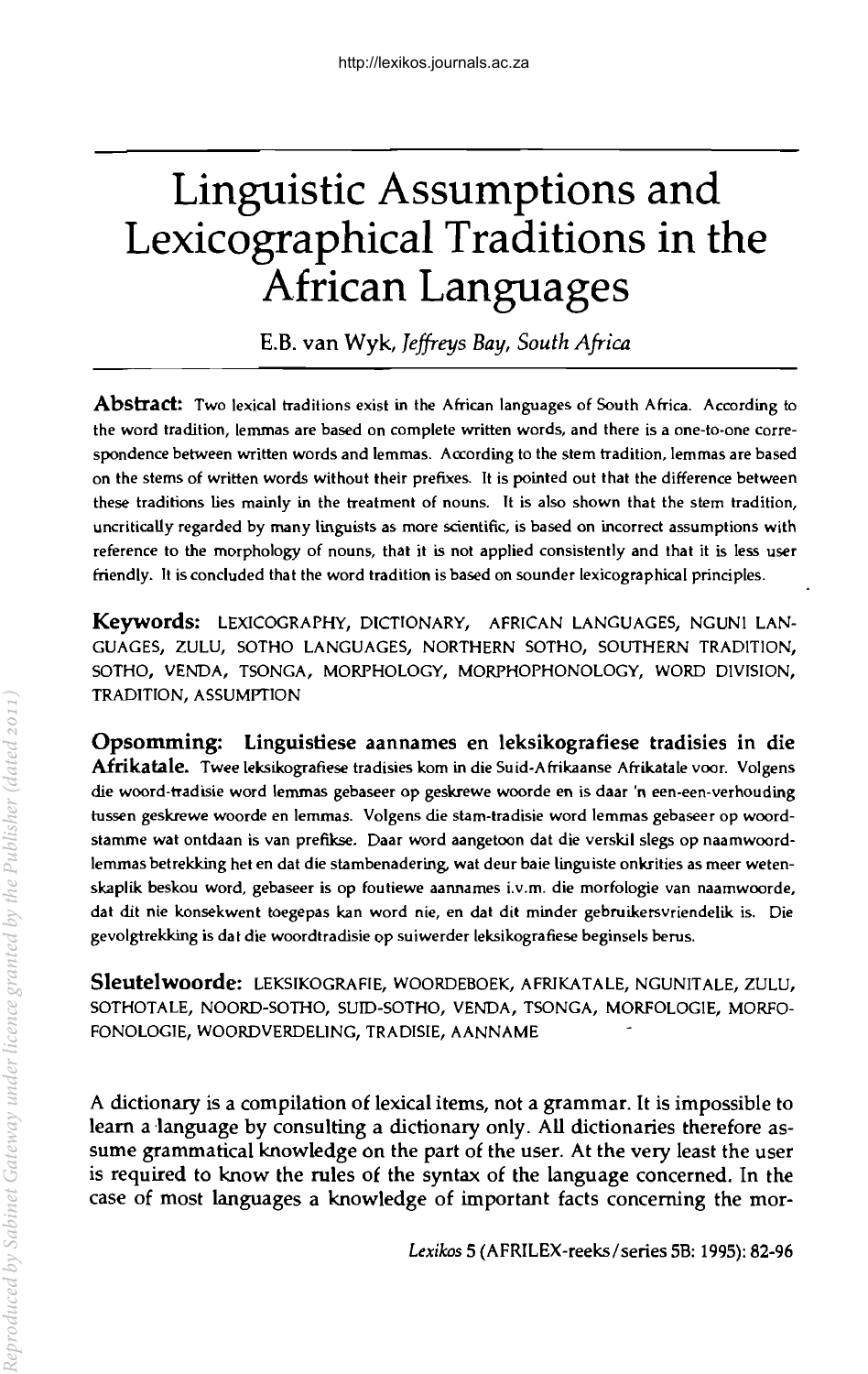phology and even some morphophonological processes are also regarded as a necessary prerequisite to the use of a dictionary.

Lexicography requires, amongst others, a balancing act between linguistic assumptions on the one hand and user friendliness on the other. These two requirements are seldom compatible. It could be stated axiomatically, therefore, that the more specialized the linguistic knowledge required of the user, the less user friendly a dictionary will be. And conversely, the more user friendly a dictionary is, the less sophisticated the linguistic knowledge it assumes.

In most languages the linguistic assumptions underlying dictionaries are agreed upon by tacit conventions giving rise to more or less standard lexicographical traditions. In most European languages, for instance, verbs are lemmatized in their infinitive forms. Thus the equivalent of English *speak* will be found under sprechen in German, under spreken in Dutch, under parler in French, under parlare in Italian, under hablar in Spanish, and under falar in Portuguese. In Japanese the informal positive forms of verbs serve as lemmas and in Biblical Hebrew the second person singular masculine of the perfect (Oal forms) and/or where such forms are not found, the stem forms without vowels. The equivalent of English *speak* is lemmatized as hanasu in Japanese and the equivalents of English *say* and *speak* as 'amar and dbr respectively in Hebrew. In all these cases users are assumed to be able to derive the correct tenses, moods, persons, negatives and other verbal forms from such lemmas.

In the case of the African languages two lexical traditions exist, based upon different linguistic assumptions. For the lack of better terms I shall, inappropriately as it will appear later, refer to them as the "word" and "stem" traditions respectively. The word tradition originated in the Sotho languages, Venda and Tsonga, and requires that lexical entries be based on complete written words. In the stem tradition, which is characteristic of the Nguni languages, but is also followed in some Sotho dictionaries, the stems of written words form the basis of lexical entries.

It will be noticed that I refer specifically to *written* words, the reason being that the languages concerned have different traditions of word division. The Nguni languages employ a conjunctive system, whereas the Sotho languages, Venda and Tsonga are written disjunctively. The difference between conjunctivism and disjunctivism concerns the status of certain linguistic elements, which are joined to following elements in the Nguni languages, but written separately in the other languages. Thus the equivalent of the English sentence *the woman is speaking to the child* is written as *umJazi ukhuluma nomntwana* in Zulu, but as *mosadi* 0 *bolela Ie ngwana* in Northern Sotho.

Although the phonological structures of the languages concerned are to a certain extent predisposing factors, $1$  conjunctivism or disjunctivism is purely a matter of orthographical convention. The Nguni languages could just as well have been written disjunctively, as it was in older Bible translations, and the other languages conjunctively, as Cole (1955) did for Tswana and Doke and Mofokeng (1957) for Southern Sotho. The two sentences above could in other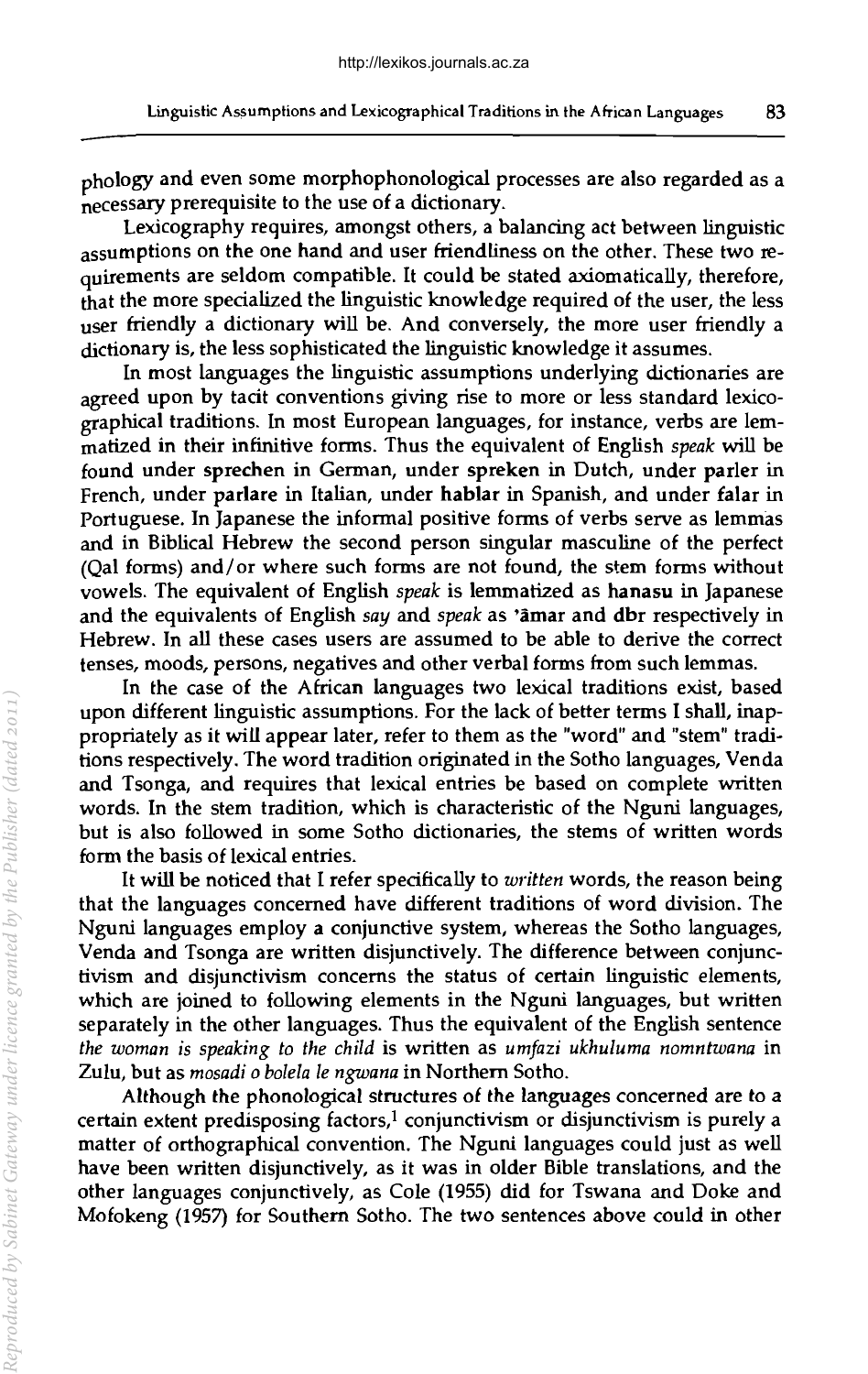words also have been rendered as *umJazi u khuluma no mntwana* and *mosadi obolela lengwana* respectively.

Conjunctive writing has had the benefit of having been championed by C.M. Doke, who attempted to justify it on phonological grounds,<sup>2</sup> whereas no authors tried to provide a theoretical basis for disjunctivism. As a result, conjunctivism has been accepted uncritically by many African linguists as the only linguistically correct method, on the unjustifiable assumption that there is a one-to-one correspondence between conjunctively written, phonolOgically defined "words" on the one hand and grammatical words on the other. It has been proven conclusively, however, that neither conjunctivism nor disjunctivism is linguistically justified and that, like disjunctivism, conjunctivism is merely an orthographical convention. Cf. Van Wyk 1994.

The conjunctive system of word division has given rise to the stem tradition in the Nguni languages and disjunctivism to the word tradition in the other South African languages. The five words of the Northern Sotho sentence *mosadi* 0 *bolela Ie ngwana* are therefore entered as five separate lemmas in Northern Sotho word dictionaries, whereas the three words of the Zulu sentence *umJazi ukhulumu nomntwana* are lemmatized as -fazi, -khuluma and -ntwana respectively in stem dictionaries of Zulu.

Assuming uncritically that conjunctivism is the only linguistically valid method of word division, many lexicographers have come to the erroneous conclusion that only the stem tradition is linguistically justified. Ziervogel (1965: 45), for example, claims that it is scientifically sound, and Ziervogel and Mokgokong (1975: 87) (henceforth referred to as ZM) state categorically that it is the only scientific method. It is for this reason that it has been applied in some dictionaries of non-Nguni languages, notably ZM (1975) for Northern Sotho, Mabille et al (1974) and Du Plessis et al (nd) for Southern Sotho, and Snyman et al (1990) for Tswana.

In the word tradition, of which Kriel (1976) for Northern Sotho, Mabille and Dieterlen (1937) for Southern Sotho, Matumo (1993) for Tswana, Van Warmelo (1989) for Venda, and Cuenod (1976) for Tsonga are examples, each written word is entered as a separate lexical item. There is therefore, a one-to-one correspondence between written words and lexical entries in these dictionaries. A one-to-one relation is theoretically also possible in conjunctively written languages, but would result in prohibitive redundancy. It would require, for instance, that verbs with the same stem be entered separately for each different combination of a stem plus subject marker, object marker, modal morpheme and negative morpheme, and this could result in thousands of entries per stem.

The solution which is adopted in the stem tradition is to base lexical entries on the positive forms of infinitive verb stems, leaving it to the user to combine such stems with the required prefixal morphemes. The user is therefore assumed to be au fait with the prefixal morphology and morphophonology of the verb in the language concerned. Now, this is precisely what is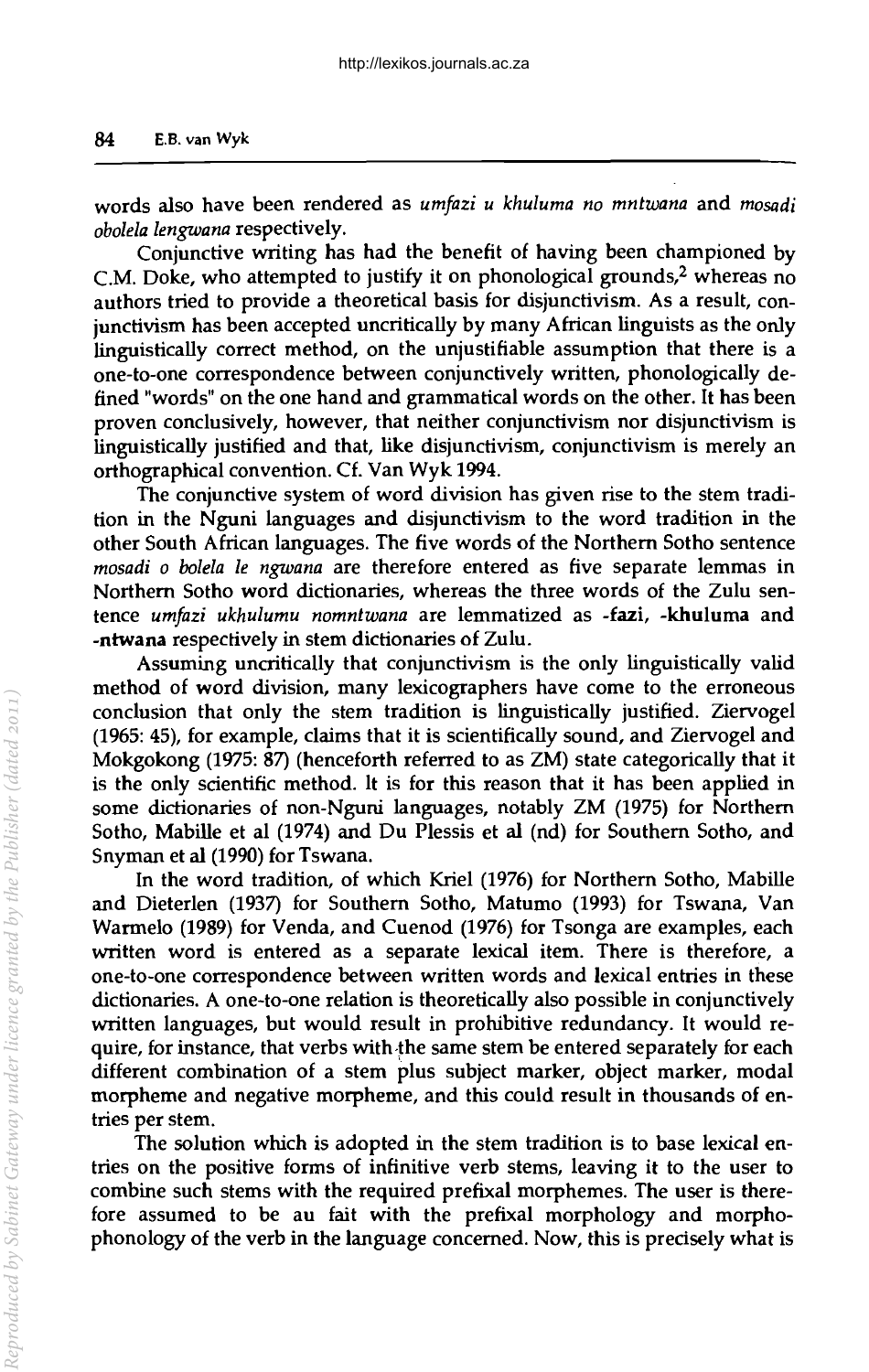assumed by word dictionaries too. Verbal lemmas are based on the positive infinitive "verbs" and the user is expected to be able to combine these with the appropriate prefixal "words". The two types do not differ on this point, therefore, except for the notational device of a hyphen to indicate verb stems in most stem dictionaries. The entry for 'see' will therefore be found as bona in word dictionaries and as -bona in stem dictionaries.

The main difference between word and stem dictionaries lies in the treatment of nouns. Nouns pose no problem in the case of the word tradition. They are entered in their complete forms, i.e. prefix plus stem, and classified under their prefixes. The Northern Sotho word for a person, consisting of the prefix *mo-* and the stem *-tho* is consequently lemmatized as motho, and the related word for humanity, consisting of *bo-* and *-tho* as botho. In the case of stem dictionaries it does pose a problem, however. Since the principle is accepted that lexical entries should be shorn of their prefixes, as in the case of verbs, it is assumed to be logical to do the same with regard to nouns. Like verbs, nouns are therefore classified according to their stems and not to their class prefixes. The two Northern Sotho words referred to above will therefore both be entered under the lemma -tho. The terms "word tradition" and "stem tradition", it will now be obvious, refer only to the treatment of nouns and not on other parts of speech.

I do not know of any attempt to justify word dictionaries linguistically. Although stem dictionaries are uncritically regarded as being scientifically superior, not many authors have tried to justify this assumption either. I am acquainted with only two attempts. Ziervogel (1965: 45) claims that:

> Entries must be arranged under their stems with cross-references where necessary. This method is scientifically sound. A systematized survey of word-formation in the language is given; it shows word and lexical relationships and prevents repetition.

Paroz states the following in Mabille et al (1974: xii-xiii) a propos of his approach:

> ... this has the great advantage of bringing words together which are similar in origin and related in meaning, and of showing better the relative place of a given word in the language.

These authors offer four arguments in favour of the stem principle, viz. (I) it gives a survey of word-formation, (2) it shows the relative place of a word in the language, (3) it reveals lexical relations, and (4) it avoids repetition. The implication is that word dictionaries are lacking, or at least inferior, in all these respects.

In this paper I will critically analyze the claims, implicit as well as explicit, of the stem tradition, and compare stem dictionaries with word dictionaries with regard to their linguistic justification and user friendliness. I will not be concerned with practical issues such as the selection of lexical entries or the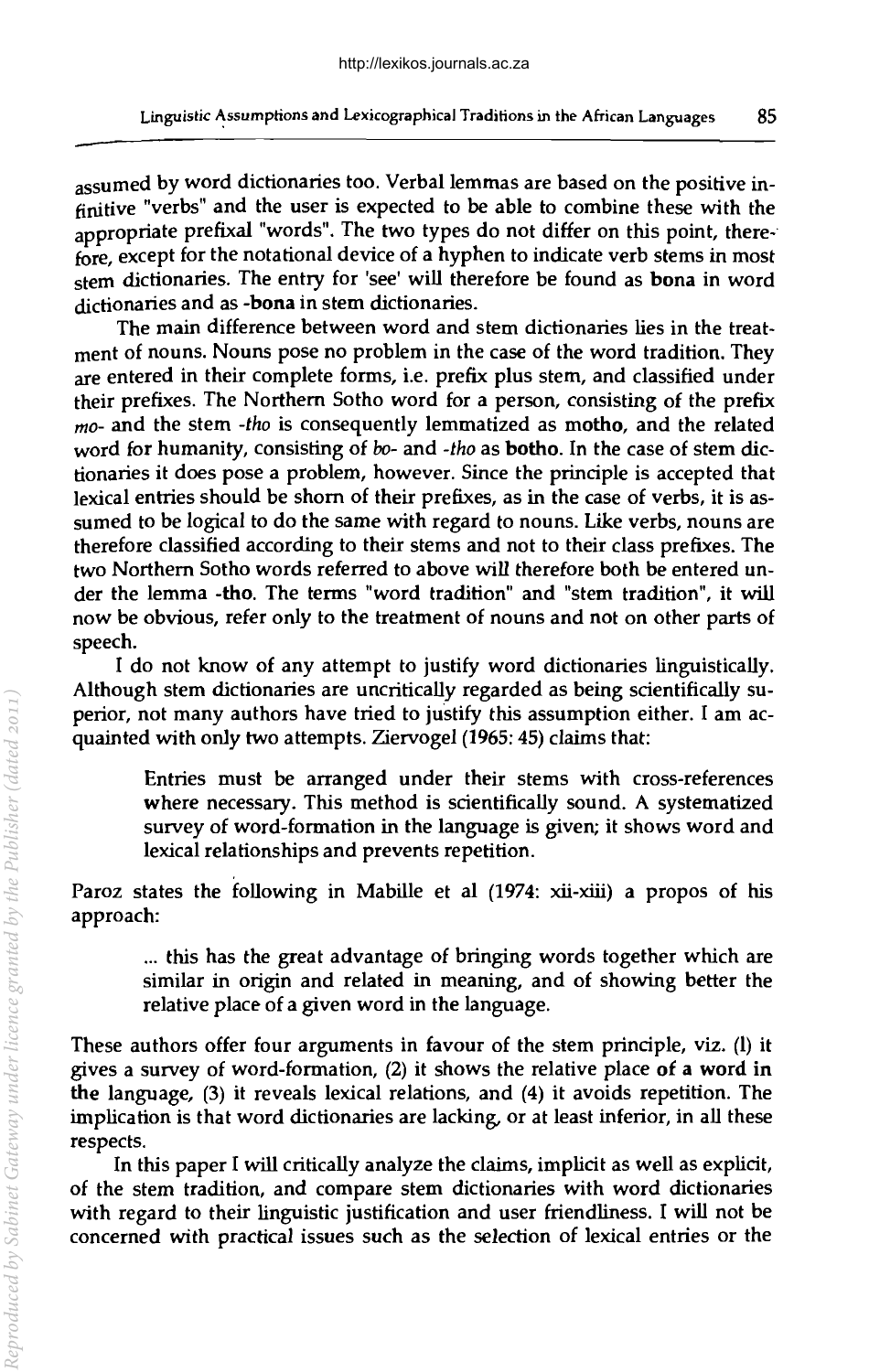handling of exceptions, but only with the morphological structure of lemmas. I shall base my discussion mainly on two representative stem dictionaries, viz. Doke and Vilakazi's *Zulu-English Dictionary* (henceforth DV), and ZM's *Comprehensive Northem Sotho Dictionary.* Examples from these and other dictionaries will contain only those details which are pertinent to the context in which they are quoted.

Of the four arguments mentioned above, the first two can be rejected immediately. It is the task of a grammar, not a dictionary, to give an account of word-formation.3 Showing the relative place of a word in a language can only be taken to mean the same as giving an account of word-formation, or to refer to the grammatical categorization of a word, which can be indicated as well in a word dictionary as in a stem dictionary. Only the remaining two arguments therefore merit consideration.

The basic assumption of stem dictionaries is that the morphology of the verb and the noun is identical in that prefixal elements can be attached freely to stems in both cases. Paroz, explaining his approach in Mabille, Dieterlen and Paroz (p. xii-xiii), says:

> ... we have ... considered the prefix as *a mobile and exchangeable element,*  and classified words according to their stems, or as near to them as could be ascertained or was practicable. (Italics mine, EBvW).

This assumption is, however, wrong; the morphology of the noun differs in crucial *ways from that of the verb. The noun prefix* is *not mobile* or *freely exchangeable* as Paroz claims.

The morphology of the verb in the South African languages is completely regular and fully productive. The prefixes concerned, words according to the disjunctive approach, are without exception grammatical morphemes, i.e. negative morphemes, modal and aspectual morphemes, subject markers and object markers. These are arranged as follows, with reference to the Zulu stem *-bona* 'see':

| NEG  | <b>SUBI</b> | <b>NEG</b> | <b>MOD</b> | <b>OBJ</b> | <b>STEM</b> $(= Root4 + Final Vowel)$ |
|------|-------------|------------|------------|------------|---------------------------------------|
| (k)a | ngi         | nga        | ya         | ngi        | bona (bon + $a$ )                     |
|      | u           | nge        | 20         | ku         |                                       |
|      | si          |            | yo         | si         |                                       |
|      | ni          |            | sa         | ni         |                                       |
|      | u/a         |            | ka         | m(u)       |                                       |
|      | ba          |            | nga        | ba         |                                       |
|      | и           |            |            | wu         |                                       |
|      | $\bullet$   |            |            | ٠          |                                       |
|      | $\bullet$   |            |            | ٠          |                                       |
|      | ٠<br>(18)   |            |            |            | (19, including the reflexive marker)  |
|      |             |            |            |            |                                       |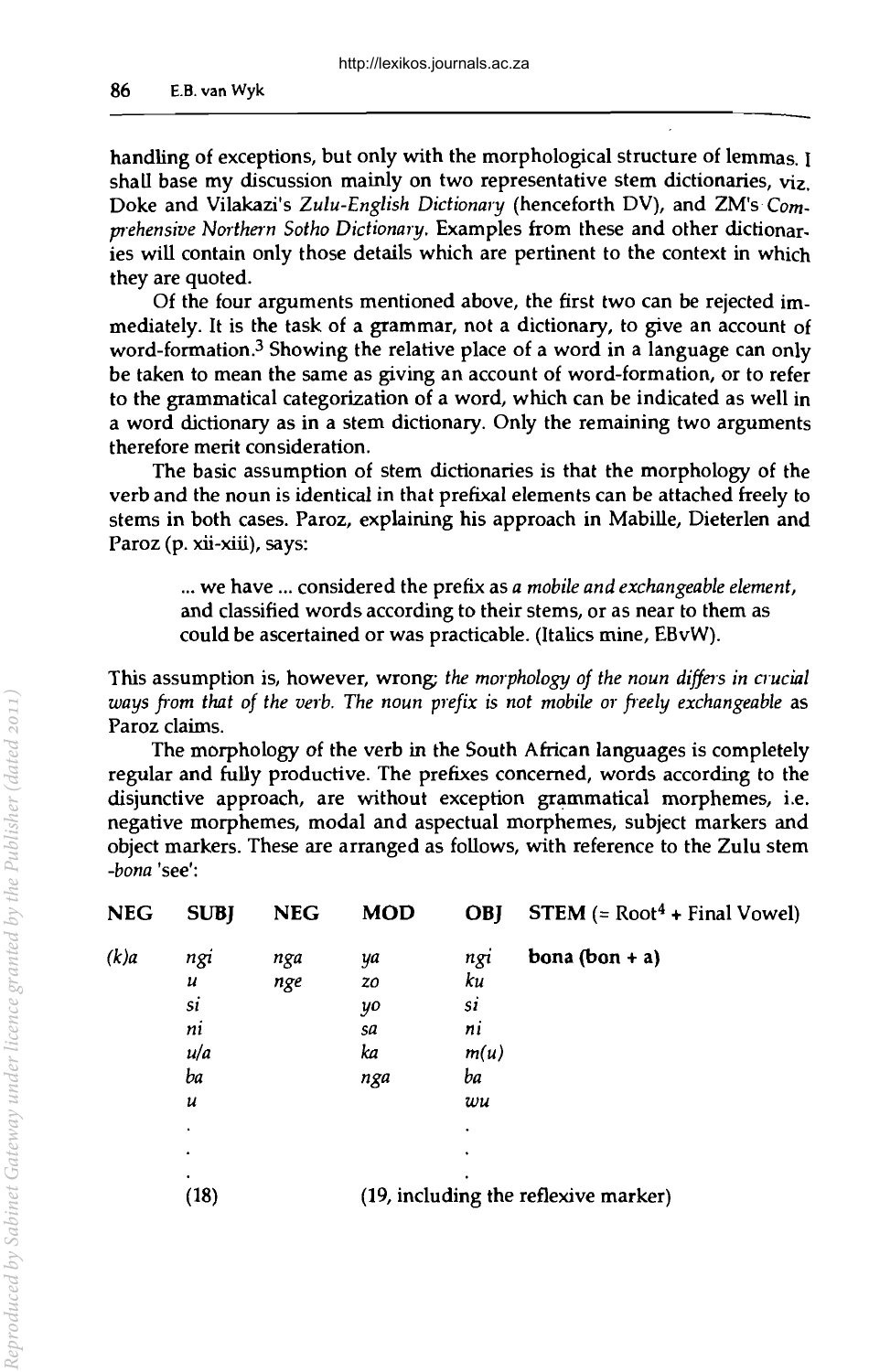Any verb root can be combined with any subject marker, any modal or aspectual morpheme plus a compatible final vowel, and any appropriate negative morpheme If it is a transitive root, it can moreover be combined with any object marker (or the reflexive morpheme). The number of combinations possible for a suitable transitive verb stem is, therefore,  $18 \times 19 \times 6 \times 2$ .

The morphophonological processes to which verbal prefixes are subject in Zulu, are fairly simple too. These are again regular, and involve mainly vowel deletion and glide formation. The user is therefore assumed to know only such comparatively simple rules as  $\mathbf{u} + \mathbf{a} \rightarrow \mathbf{v}$  and  $\mathbf{z}$  +  $\mathbf{a} \rightarrow \mathbf{z}$  a. There are similar rules in the Sotho languages, Venda and Tsonga, but they occur in fewer contexts than in the Nguni languages.

None of this applies to the noun. Noun stems can be preceded by only one type of prefix, the class prefix. There are anything between 13 and 15 of these in the South African languages, excluding the three locative classes. In the Nguni languages class prefixes are in most contexts preceded by an individualizing morpheme which is euphonically determined in that it duplicates the vowel of the prefix. In conjunctive word division prepositions, which are strictly speaking words and will therefore be ignored here, are joined to nouns. The structure of the Zulu noun can be schematized as follows:5

| (Prep.) | <b>IND</b> | <b>PREF</b> | <b>STEM</b> |
|---------|------------|-------------|-------------|
| (na)    | u          | m(u)        | zi          |
| (nga)   | a          | ba          |             |
| (ku)    | i          | mi          |             |
| ٠       |            | ٠           |             |
|         |            | ٠           |             |
| í.      |            | ٠<br>(13)   |             |

Class prefixes are partially semantic and partially grammatical classifiers, comparable to the gender markers of European languages. The crucial difference with verbs is that *noun class prefixes are combined largely in an ad hoc manner with stems.* It is *not* possible to combine any noun stem freely with any class prefix as Paroz claims. In the case of the Zulu stem *-ntu,* for example, only four prefixes are found, i.e. *umu-ntu* 'person', *isi-ntu* 'African culture', *ubu-ntu*  'human nature' and *u(lu)-ntu* 'common people'. It is also difficult, and in some cases indeed impossible, to abstract the meaning of a noun stem from the meanings of the complete words in which it occurs. Thus Zulu *-ntu,* could be defined only vaguely and artificially as 'human' or 'African', whereas the meanings of verb stems can be defined or translated unambiguously.

This results in *a fundamentally different handling of verbs and nouns in stem dictionaries.* For any given verb stem only the positive infinitive form is given, with an unambiguous meaning or meanings. In the case of nouns, on the other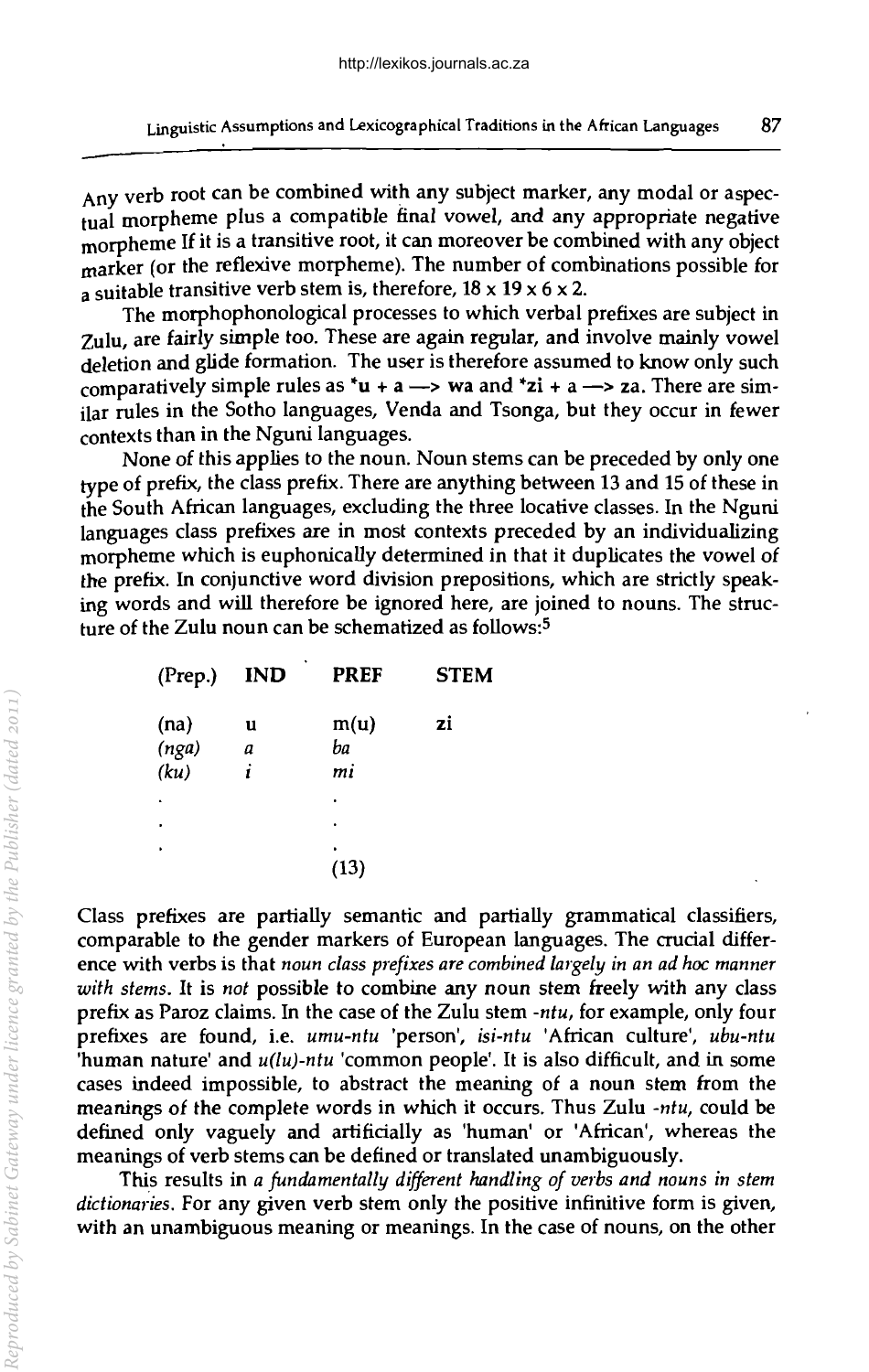hand, it is necessary to specify all the prefixes with which each stem is found and to give the meaning of each combination of prefix plus stem separately. This means, on the one hand, that separate entries must be made for each combination of a prefix plus a stem, or that sub-entries added under the main entry, and that the meaning of each entry or sub-entry must be given separately. The stem of the word for a person, for instance, is handled as follows in four different stem dictionaries of South African languages:

- DV: -ntu (isintu), [< umuntu.] African characteristics, culture. -ntu (ubuntu), [< umuntu.] Human nature. -ntu (u(lu)ntu), [< umuntu.] Common people. -ntu (umuntu, abantu) [ubuntu; isintu; u(lu)ntu] Human being.
- ZM: -THO, bo- humanity. -THO, mo-/ba- human being. -THO, n- pI. mantho person, mankind. -THO, se- African culture.

Mabille et al:

mo.tho (ba.), human being, person. *setho,* human manners or customs. *botho,* condition of a person.

Snyrnan et al:

tho, bo-, personality, mo-, mankind, mo- ba-, person, human being, se-, humanely.

This brings no gain in economy compared with word dictionaries. The number of entries is the same for both types, the only difference being the structure and the alphabetic classification of the entries. Kriel, for example, has the following entries corresponding to those of ZM:

> botho n., state of being a human being. motho n., human being, a person. ntho n., mankind. setho n., human, human manners or customs.

This does certainly not avoid repetition, as Ziervogel would have it. The only advantage of stem dictionaries would then seem to be that they reveal the lexical relations between nouns with the same stem by grouping them together in one way or another.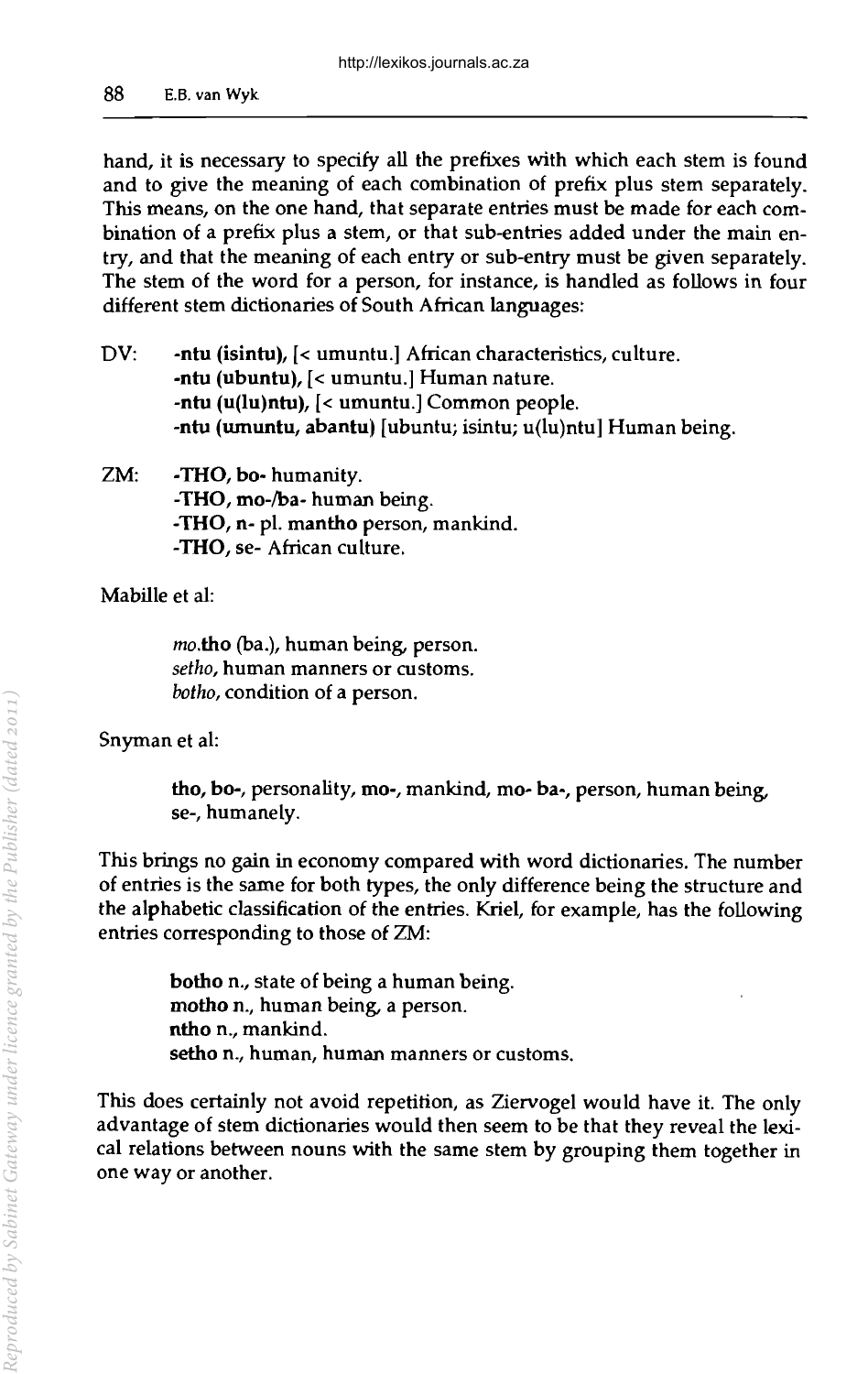It is questionable, however, whether linguistically less sophisticated users of a dictionary would be interested in lexical relations per se. Would the user of an English dictionary, for example, take kindly to the lemmatization of *perception, conception, reception* and *deception* as -ception just because they are lexically related? Or to *pre-empt* and *empty* being lemmatized as -empt- (as ZM would do)? Imagine entries like the following:

| -ception (conception) | -CEPTION, con- | con.ception |
|-----------------------|----------------|-------------|
| -ception (deception)  | -CEPTION, de-  | deception   |
| -ception (perception) | -CEPTION, per- | perception  |
| -ception (reception)  | -CEPTION, re-  | reception   |

ception, con-, de-, per-, re-

The reader will recognize the formats of the four stem dictionaries referred to above in these examples.6

Let us assume that revealing lexical relations is nevertheless an important advantage and that the user is only required to get accustomed to an unfamiliar format. The question then arises whether stem dictionaries are more user friendly than word dictionaries in their handling of nouns. The answer to this seems also to be negative. The prefix morphology of nouns, apart from being irregular, is also subject to fairly complex morphophonological rules.

This is especially true of Classes 9 and 10, where the nasal of the prefix causes various changes in the initial consonants, and in some languages also the initial vowels, of stems. In Zulu the nasal causes affricativization of fricatives, [v], for example, becoming [bv]. This is not reflected in the orthography, however, with the fortunate result that stems with fricatives can be entered under the fricative letter, irrespective of whether it represents a fricative or an affricative. *Imvula* 'rain' and *inhloko* 'head' are therefore lemmatized as -vula and -hloko respectively in DV. Nasals also cause egressivization of the implosive labial [6]. This change was reflected in the old orthography, but not in the current orthography, so that this does not cause problems either. DV were, however, compelled to enter *imbongi* 'praiser' as -6ongi, since it is derived from the verb stem *-6onga* 'praise', but *imbuzi* 'goat' as -buzi, because it is a basic stem.

It is fortunate for stem dictionaries of Zulu that the orthography ignores the above-mentioned two morphophonological rules. The orthography is not so cooperative in the case of stems with aspirated explosives, however. Nasals require these consonants to be de-aspirated. This accounts for the fact that the plural of *inkosi* 'king' is *amakhosi.* This leaves the lexicographer with the dilemma to decide whether the stem of this word should be lemmatized as -kosi or as -khosi. DV decided on -khosi on the grounds that it represents the "basic" form, but lemmatized *inkabi* 'bull' as -nka6i, because there is no basic form "-khabi corresponding to it.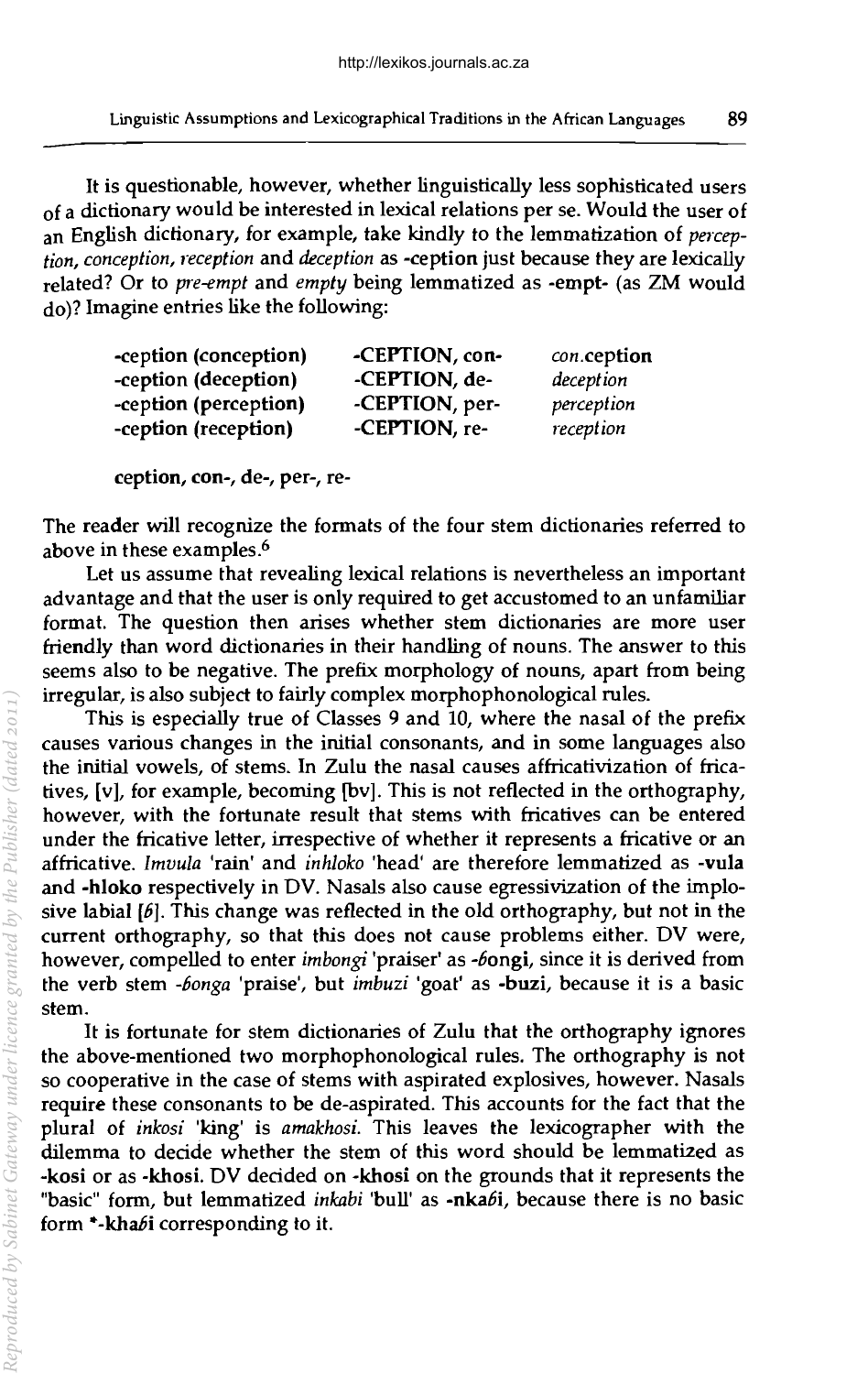The least this approach requires of the user, is that he should know the de-aspiration rule in order to look up nouns of Classes 9 and 10. This in itself does not, of course, decrease user friendliness seriously. The problem confronting the user, however, is that not all stems with voiceless explosives in Classes 9 and 10, are deverbatives like *impilo* 'health' which is derived from *phila* 'live', or have counterparts with the corresponding aspirated consonants in other classes, like inkosi. This forces the lexicographer to choose between four options. (1) He may lemmatize all such stems with aspirated consonants, irrespective of whether they occur in this form or not, e.g. *impala* 'impala', *illtaba*  'mountain', *impilo* and *inkosi* as -phaJa, -thaba, -thombi and -khosi respectively. (2) He may enter all stems with unaspirated consonants, i.e. -pala, -taba, -tombi and -kosi. (3) He may enter those stems which also occur with aspirates under the aspirates, and stems which do not under the unaspirated explosives, e.g. -thombi, -khosi, -pala and -taba. (4) Or he may enter stems with corresponding aspirates under the aspirates, and those without under the relevant nasal compounds, e.g. -thombi, -khosi, -mpala and -ntaba.

DV, and virtually all other stem lexicographers, opt for the fourth option. This puts the onus on the user to know which nouns have stems to which the de-aspiration rule applies and which not. The result is quite confusing, as the following examples show:

#### NOUN

#### LEMMA

| impala 'impala'        | -mpala (impala)                                 |
|------------------------|-------------------------------------------------|
| impilo 'health'        | -philo (impilo) [ <phila]< td=""></phila]<>     |
| intaba 'mountain'      | -ntaba (intaba)                                 |
| intombi 'girl'         | -thombi (intombi) [ <thomba]< td=""></thomba]<> |
| ubuntombi 'maidenhood' | -ntombi [ <intombi]< td=""></intombi]<>         |
| <i>inkosi</i> 'king'   | -khosi (inkosi, amakhosi)                       |
| inkabi 'ox'            | -nkabi (inkabi)                                 |

The paradox of this option is that it involves the abandonment of the stem principle and a compromise with the word principle, as the nasal which is included with such stems is in fact the prefix of Class 9, shorn of its individualizer.

The prefixes of Classes 3 and 14 are subject to palatalization in certain environments in Zulu. This masks the prefix to the extent that the uninitiated will not recognize it. *"Umu-ezi,* for example, becomes *unyezi* 'moonlight' and *"ubu-ala utshwala* 'beer'. Consequently the stem principle has again to be abandoned in favour the word principle by entering such nouns under the prefix without its individualizer. DV lemmatize these words as follows:

| unyezi   | -nyezi (unyezi)                    |
|----------|------------------------------------|
| utshwala | -tshwala (utshwala,  with palatal- |
|          | ization of original prefix ubu-)   |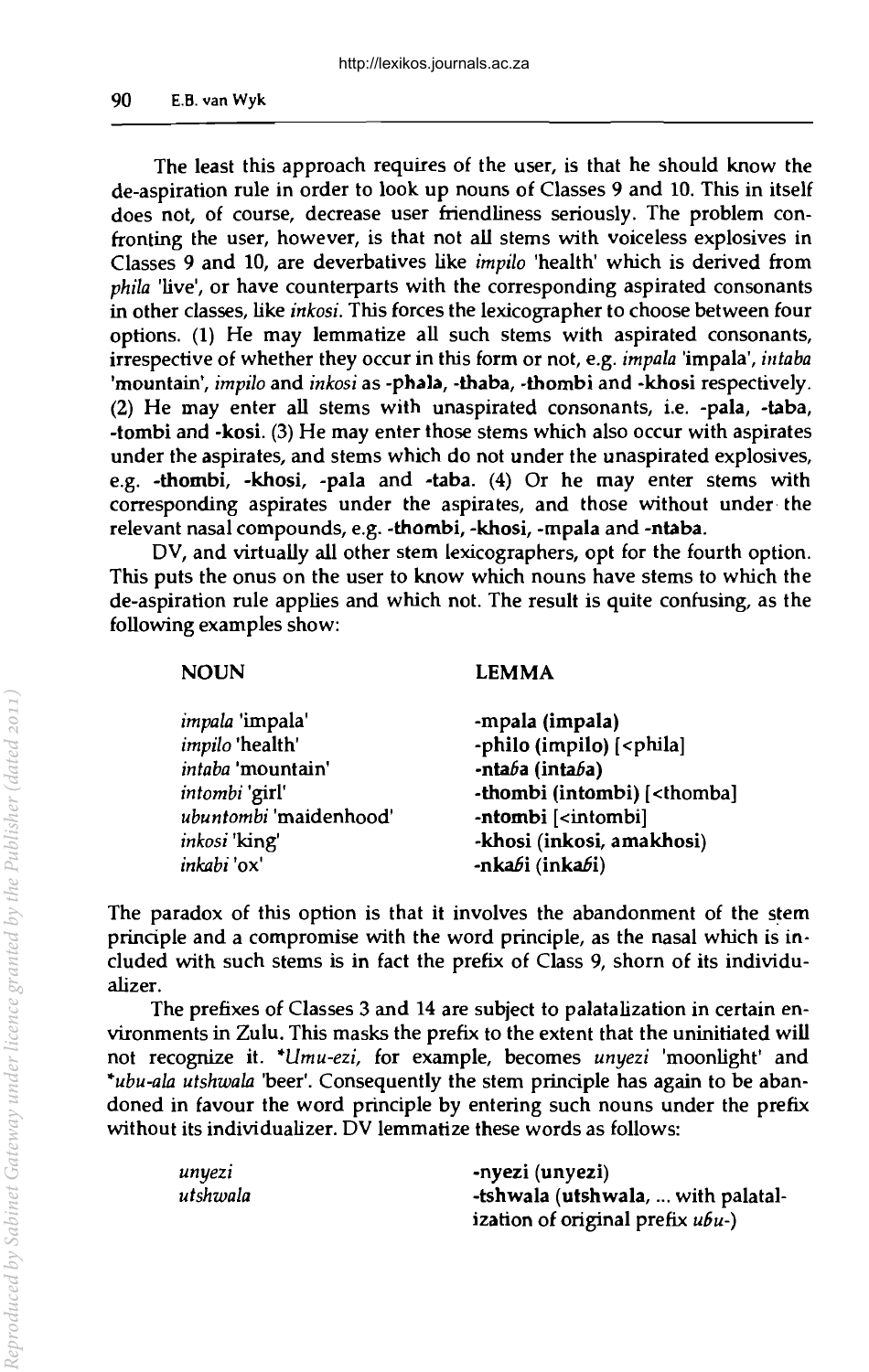The confusion is compounded in the case of nouns with irregular correspondences between their singular and plural forms. *Iso* 'eye' is entered by DV under its stem -so, with its plural *amehlo* given between brackets, i.e. -so (i(li)so, ... amehlo). There is no corresponding stem entry for the plural form, however, evidently because of the difficulty of disentangling it orthographically from the underlying *·ama+ihlo.* 

It is no wonder, then, that Doke, with the admirable honesty typical of this great scholar, had to admit that this is a problem which requires more or less subjective decisions. Cf. DV (1948: viii):

There are cases where the stem-form is in doubt, particularly with certain nouns of Classes 9 and 10 with a nasal compound in the prefix. In such doubtful cases the entry has been made under the nasal. The word intini (otter) ... has been entered under -thini, the variant form umthini demonstrating that -thini is the stem; but in the case of intindili (useless person), the derivation being unknown, the entry is made under -ntindili. Naturally further information upon derivation *may necessitate a later alteration* in the position of certain words. (Italics mine, EBvW).

If the situation is confusing in Zulu, it is even more so in the Sotho languages, where more extensive changes are caused by the nasals of Classes 9 and 10, and where the process is complicated by a nasal deletion rule. The following examples from ZM illustrate the problems of looking up words under "stem" lemmas in Northern Sotho:

# NOUN

#### LEMMA

| kgomo 'bovine'   | KGOMO, (n-)/di-                |
|------------------|--------------------------------|
| magomo 'cattle'  | -GOMO, ma- (magomo), cf. kgomo |
| thaba 'mountain' | THABA, (n-)/di-                |
| thuto 'lesson'   | thuto, (n-)di-v. RUTA          |
| phala 'impala'   | PHALA, (n-)/di-                |
| phošo 'mistake'  | -phošo, (n-)/di- v. FOŠA       |

This certainly does not prevent repetition. On the contrary it causes redundancy by having to resort to unnecessary cross-referencing.<sup>7</sup>

Certain nouns of Classes I, 3 and 14 are subject to morphonological changes which render the prefixes opaque. The following examples show how confusing ZM's handling of such nouns can be: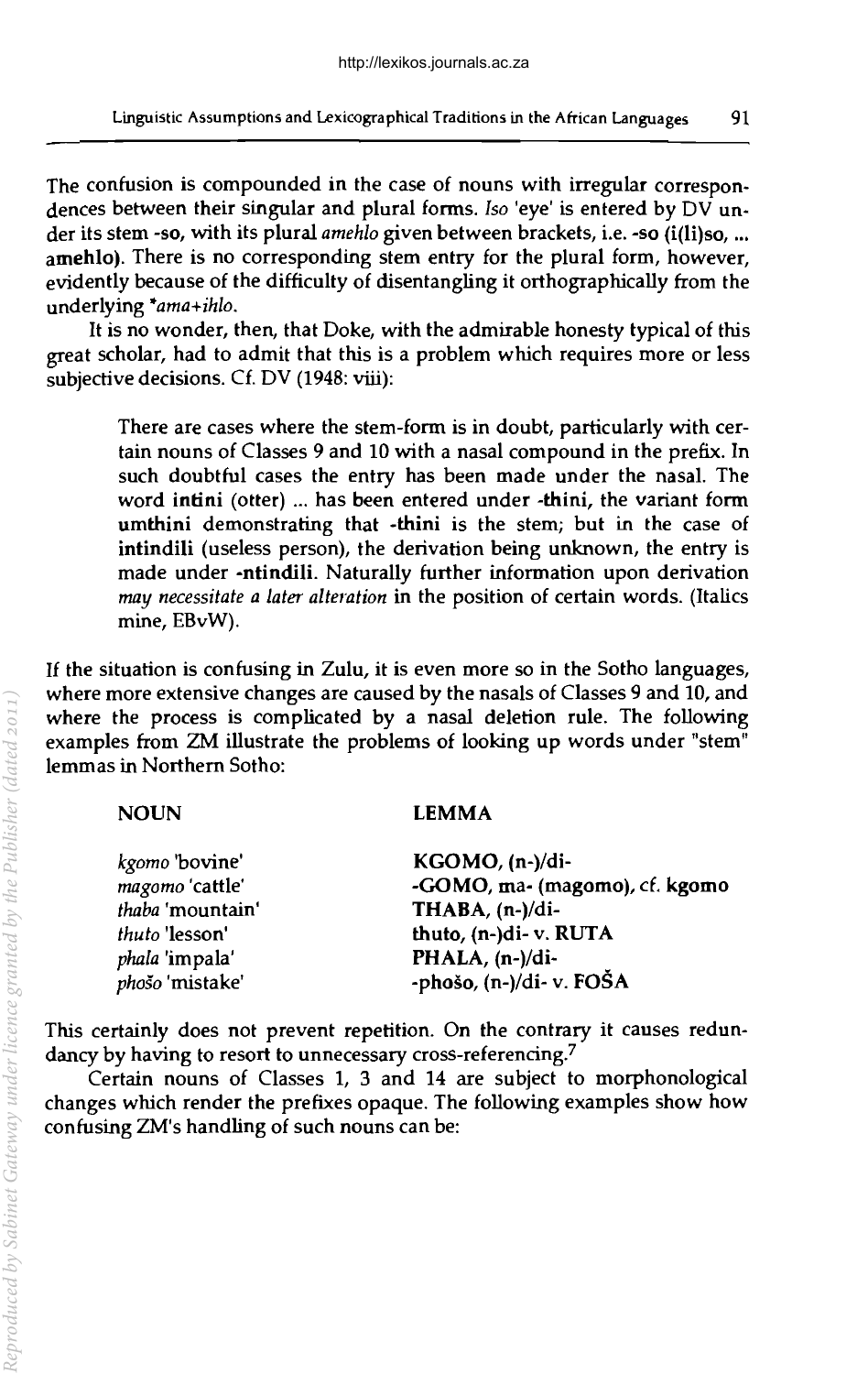### **NOUN**

**STRUCTURE** LEMMA

| ngwana 'child'         | $*$ mo+ana          | NGWANA [cl. 1]             |
|------------------------|---------------------|----------------------------|
| mmušo 'government'     | *mo+bušo            | mmušo pl. mebušo v. BUŠA   |
| mmutla 'hare'          | *mo+butla           | MMUTLA pl. mebutla         |
| muši 'smoke'           | $*$ mo+uši          | muši v. muŠI               |
| moya 'wind, spirit'    | $*$ mo+oya          | MOYA  pl. meoya            |
| meoya 'winds, spirits' | $*$ me+oya          | $-OYA$ , m $-/m$ e $-$     |
| <i>bjako</i> 'haste'   | $*bo+ako$           | BJAKO  (<*boako)  cf. nako |
| bjang 'grass'          | $*_{\text{bo+ang}}$ | <b>BJANG</b> pl. mabjang   |
| bjala 'beer'           | *bo+ala             | BJALA [cl. bo-]            |
|                        |                     |                            |

In most of these Northern Sotho examples, and there are many others, the lemmas are words, not stems. This proves that the stem principle cannot be applied consistently, in a "scientific" manner, to this language either.

In the case of Venda and Tsonga morphophonological rules applying to nouns are even more complicated than in the Sotho languages. The prefix of Class 3 is changed drastically in certain morphophonological contexts in Tsonga. Compare the following cases:

| nambu 'river'        | pl. milambu   |
|----------------------|---------------|
| ndzoho 'vegetables'  | pl. miroho    |
| ndzhwalo 'load'      | pl. mirhwalo  |
| mongo 'marrow'       | $(mu + ongo)$ |
| munyu 'salt'         | $(mu + unyu)$ |
| <i>n'wala</i> 'nail' | $(mu + ala)$  |
| mombo 'face'         | $(mu + ombo)$ |

In Venda the stems of Class 5 nouns are subject to extremely complicated morphophonological changes, e.g.

| <i>fumi</i> 'ten' | pl. mahumi  |
|-------------------|-------------|
| furi 'pumpkin'    | pl. mafhuri |
| pfumo 'spear'     | pl. mafumo  |
| shambo 'bone'     | pl. marambo |
| voho 'arm'        | pl. mavhoho |
| dzembe 'hoe'      | pl. malembe |
| gole 'cloud'      | pl. makole  |

In this language there is also a so-called partial denasalization rule applying to Class 20, which is responsible for word-pairs like the following:

| <i>mulambo</i> 'river' | : kudambo 'small river' |
|------------------------|-------------------------|
| khali 'pot'            | : kukali 'small pot'    |
| <i>lufhafha</i> 'wing' | : kupapa 'small wing'   |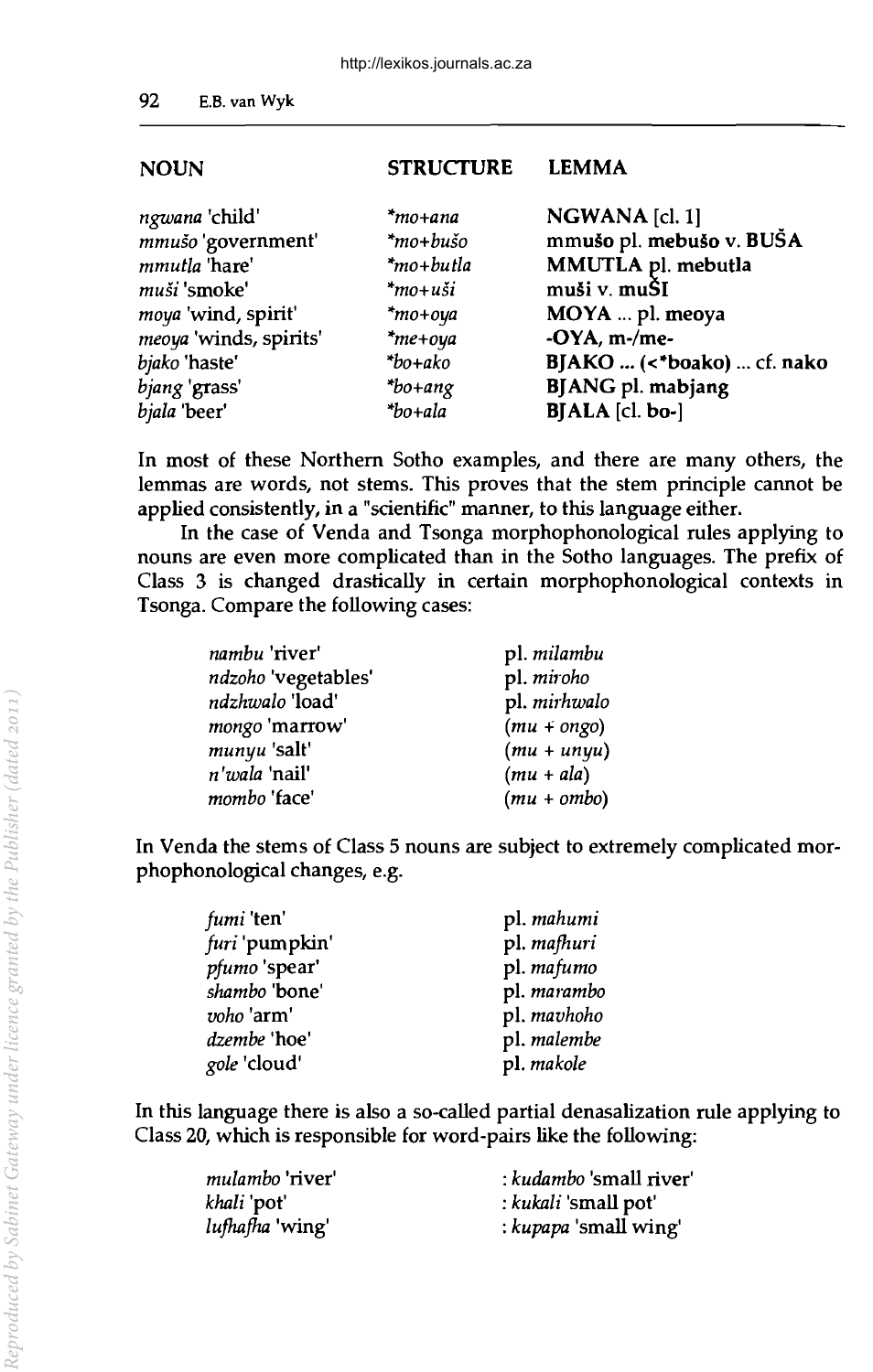When partial denasalization co-occurs with derivations in Class 5, the situation  $\sigma$ ets extremely complicated. Cf e.g.

| kholomo 'bovine'                   | cl.9    |
|------------------------------------|---------|
| golomo 'large, ungainly bovine'    | cl. $5$ |
| makolomo 'large, ungainly bovines' | cl. 6   |

All this can be handled in a stem dictionary, of course, but it will require considerable ingenuity if the stem principle is to be applied without resorting to word entries and extensive cross-referencing. It can only result in unnecessary repetition and increased user unfriendliness. No wonder, then, that no serious lexicographer has as yet attempted a stem dictionary for either of these two languages.

All these problems are avoided in word dictionaries, since nouns are entered as complete words, as they appear in the first columns of the examples above. One has to conclude, then, that the debatable gain of stem dictionaries in indicating lexical relations is more than offset by the complexity of the linguistic knowledge they assume, and the consequent loss of user friendliness.

The application of the stem principle results in still other linguistic inconsistencies. No stem dictionary enters pronouns such as Zulu *bona* 'they', *bonke*  'all' or *bodwa* 'only' under their stems. According to DV (1948: viii) it is impossible to do so. Yet the rules concerning their prefixal elements are the same as those that apply to subject markers of verbs. Morphophonologically there is no difference between, for instance, *bonke (\*ba+onke)* and the verb *bosa (\*ba+osa)* in *bosa inyama* 'they are frying (meat). Again, this implies a concession to the word principle.

For some strange reason which I cannot discover, derived adverbs are not listed under their stems either. *Kathathu* 'three times' and *kamnandi* 'pleasantly' are entered by DV as full words and not under the stems *-thathu* 'three' and *-mnandi* 'sweet', as one would expect. The Northern Sotho equivalents, *gararo*  and *gamonate* are treated in the same manner by ZM. The word principle is again resorted to in these cases.

The final proof that the stem principle is based on erroneous linguistic assumptions lies in the fact that, unlike verbs, nouns are handled differently in monolingual dictionaries and, for instance, Zulu-English dictionaries, on the one hand, and, English-Zulu dictionaries on the other. In DV *umuntu* 'person', for example, is lemmatized as -ntu. In Doke, Malcolm and Sikakana, however, the translation of person is given as umuntu, not as the "scientifically correct" -ntu! This inconsistency is avoided in the word approach, since it appears in the same form in all these types of dictionaries.

It is clear, then, that neither the basic assumptions of, nor the claims made for stem dictionaries are valid. The stem principle is, in fact, less "scientific" than the word principle, since it is based on erroneous assumptions as regards noun morphology. It is not and cannot be applied consistently, as many nouns have of necessity to be lemmatized with their prefixes. Its only possible gain is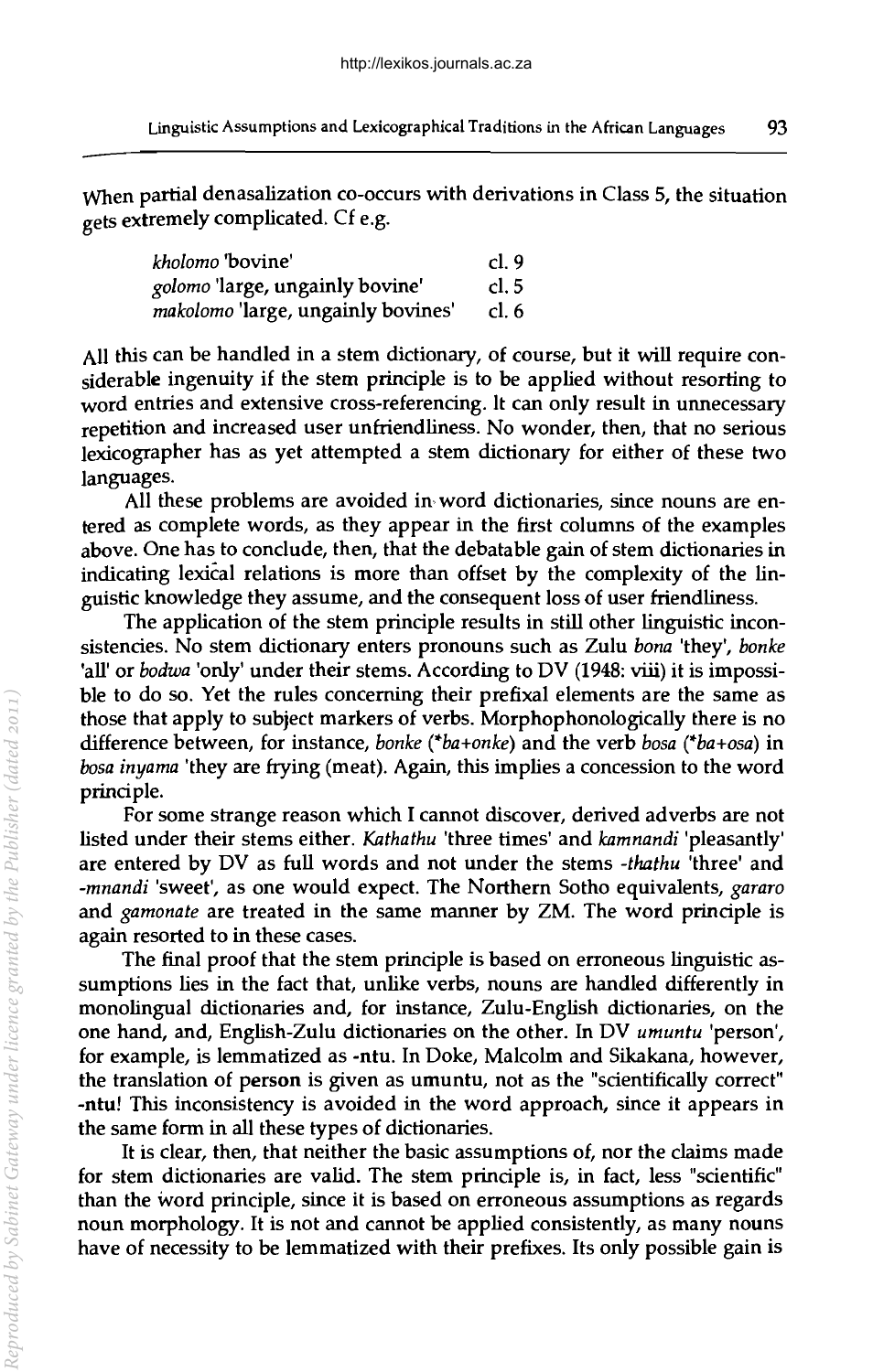that it reveals lexical relations, which is in any case questionable from the point of view of the general user. In addition, it looses in user friendliness in that it assumes considerable linguistic sophistication on the part of the user. ZM (1975: 87) admit this by implication in the introduction to their dictionary, where they specify that Section 1, consisting of 8 pages of fine print, must be studied before using the dictionary.

No wonder, then, that ZM's stem dictionary, the only one of its kind in Northern Sotho, has proved to be unpopular with the general public. For the linguist it is a valuable source of information. If one wants to look up linguistic niceties and has enough time to do so, it is the obvious source to consult. If, however, one needs to look up the meaning of a Northern Sotho word, one is much better served by Kriel's supposedly unscientific word dictionary. And this includes the linguist.8

It has been argued, by Benson (1964) amongst others, that word dictionaries cause an imbalance in the alphabet classification through an accumulation of lemmas under specific letters. This is, of course, not a linguistic argument, but could conceivably bear on user friendliness. On closer analysis it proves to be unconvincing. If correct, it would mean that the letters M, L, 5 and B would carry an inordinately high number of entries in the Sotho languages, these being the consonants that occur in Singular class prefixes of nouns. What are the facts, however?

The letter with the most entries in Snyman, Shole and Le Roux's stem dictionary of Tswana is T, accounting for 21,6% of all entries.<sup>9</sup> In Matumo's word dictionary M, L, 5, and B account for 13,7%, 6,6%, 11,9% and B for 4,4% of all entries respectively, and T for 11,9%. The lower percentage for T is largely due to the fact that noun stems starting on this letter are found under their prefix letters in Matumo.1o

In Zulu the imbalance will be much more marked, since all nouns will be found under V, I and A, due to the occurrence of the euphonically determined individualizing morpheme. At a rough guess V would contain about 18% of all entries, with I accounting for a maximum of 20% and A for perhaps 5%, i.e. a total of approximately 43%. I am not sure that the high percentages for the first two vowels is a serious objection either. No language seems to have a balanced distribution of entries over the alphabet in the sense that each letter in a 26 letter alphabet has approximately 4% of all entries. The following percentages of letters with most entries, calculated from dictionaries in my possession, indicate that alphabetic imbalance is unavoidable in most, if not all, languages:

| Afrikaans: | S | 14%   |
|------------|---|-------|
| English:   | S | 12,6% |
| Italian:   | C | 12,3% |
| Japanese:  | H | 18%   |
|            | S | 15.3% |
|            | T | 10,1% |
| Nama:      | G | 21,8% |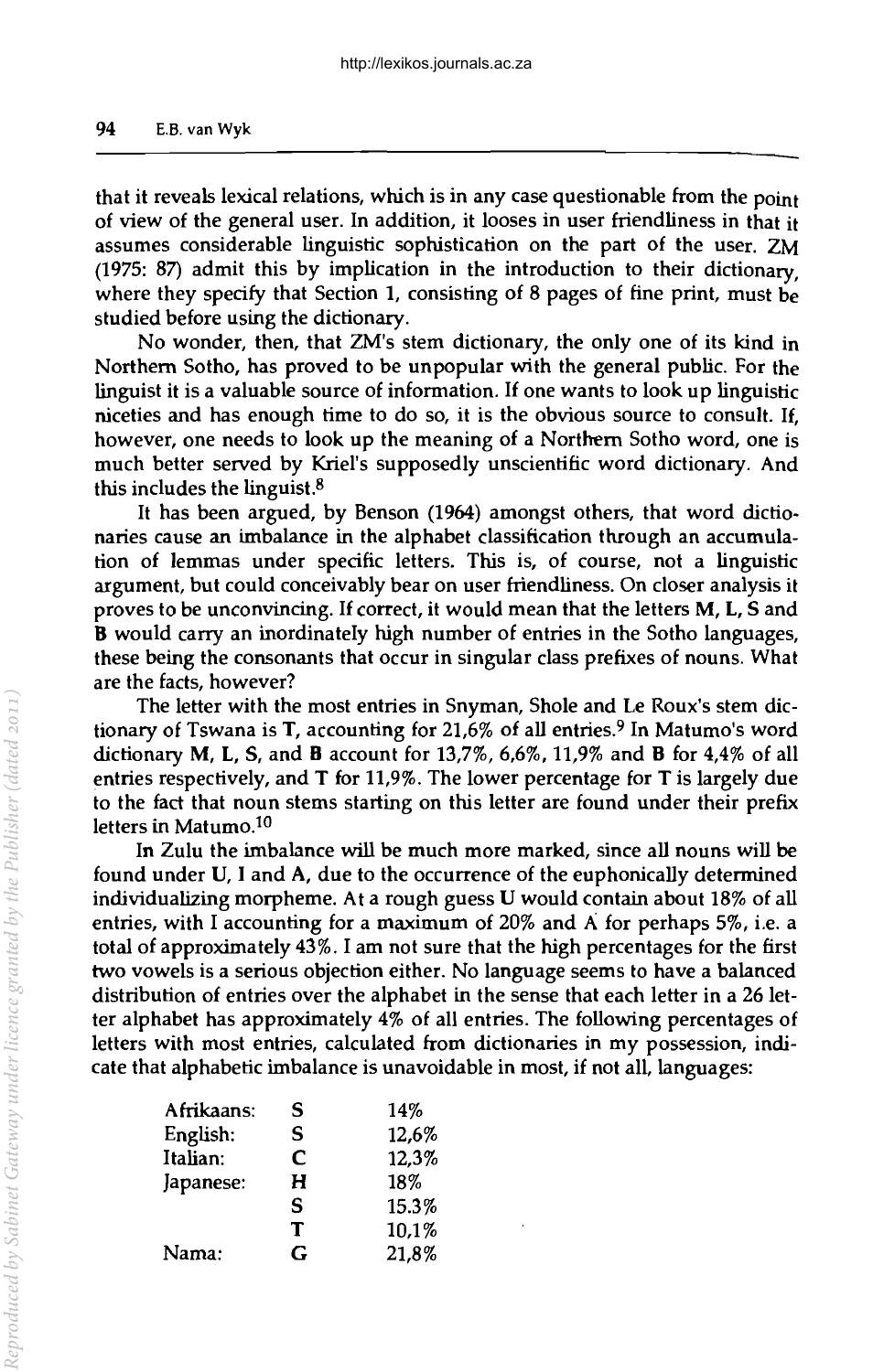Linguistic Assumptions and Lexicographical Traditions in the African Languages 95<br>1951 - The standard Romanized Japanese dictionary consulted, 43,4% of all entries  $\frac{1}{12}$  re concentrated under three letters, which is about the highest percentage  $\sqrt{n}$ ich U, I and A together would carry between them in a word dictionary of Zulu. Yet this does not seem to pose serious problems to users of the Japanese

dictionary. Should alphabetic imbalance nevertheless be felt to be an obstacle, there are options that could be considered to assist the user in overcoming the problem. One possibility is to introduce a hyphen after the individualizing morpheme, e.g. u-muntu 'person', u-thando 'love', u-buntu 'human nature', u-muzi 'village', i-hashi 'horse', i-silo 'wild animal', i-mvu 'sheep', a-manzi 'water', a-makhosi 'kings'. Once under U, I or A, it will be easy to find the next consonant alphabetically.

Another option is to drop the individualizer and to enter nouns under the first letter of the prefix, e.g. muntu, thando, buntu, muzi, hashi, silo, mvu, manzi, makhosi, etc. This is surely easier to handle than being required to drop the prefix, with all the attendant morphophonological problems. This format will bring the alphabetic distribution of word dictionaries of Zulu in line with the Sotho languages, where it appears to be quite normal.

It has to be concluded, then, that stem dictionaries are in no way superior to word dictionaries, and that claims on their behalf are not only exaggerated, but also unfounded. On the contrary, word dictionaries prove to reflect the differences between the morphology of nouns and verbs more accurately, and to be more consistent and more user friendly, i.e. they are based on sounder linguistic and lexicographical principles.

# Notes

- 1. Vowel deletion and vowel coalescence occurs across word boundaries in Nguni languages, making it difficult to separate the words concerned orthographically. These rules apply rarely outside words in the Sotho languages, Venda and Tsonga.
- 2. Doke put forward his views in a number of publications. A fairly complete exposition is found in Doke 1932, and his definition of the Zulu word in Doke 1945: 28.
- 3. Word-formation is, in fact, treated by ZM in an extensive grammatical introduction to their dictionary.
- 4. Roots may be extended by adding suffixal morphemes such as the passive and perfect morphemes. Since these morphemes do not bear on the problem, they are ignored here.
- 5. Noun stems may include a diminutive and/ or a locative suffix. These are ignored here, because they have no bearing on the problem.
- 6. I am, of course, aware that morphemes like *per-,* COII-, *de-* and *re-* are not classifiers like the class prefixes of the African languages. The assumptions regarding noun morphology having been proved to be unfounded, it is the indication of lexical relations in the case of nouns which is at issue here. These examples are therefore to the point.